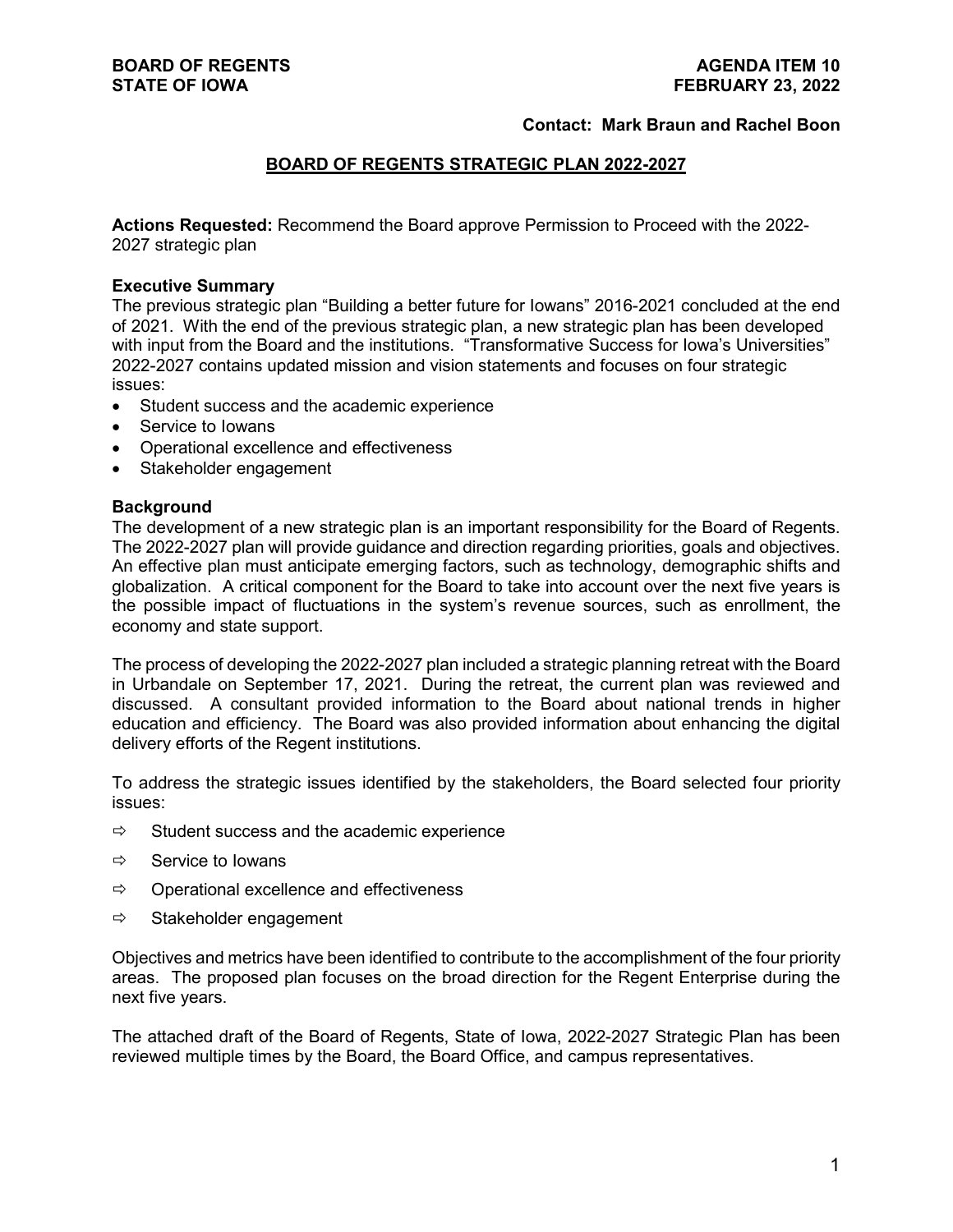# TRANSFORMATIVE SUCCESS FOR IOWA'S UNIVERSITIES

BOARD OF REGENTS, STATE OF IOWA

STRATEGIC PLAN

2022 – 2027

# STRATEGIC PLANNING PROCESS

Beginning in June 2021, the Board of Regents, State of Iowa, in partnership with their stakeholders, began the process to create a five-year strategic plan that will begin in 2022 and continue through 2027. This strategic plan enhances the work and successes of the previous plan (2016-2021) as well as emerging priorities in the state of Iowa and across the country.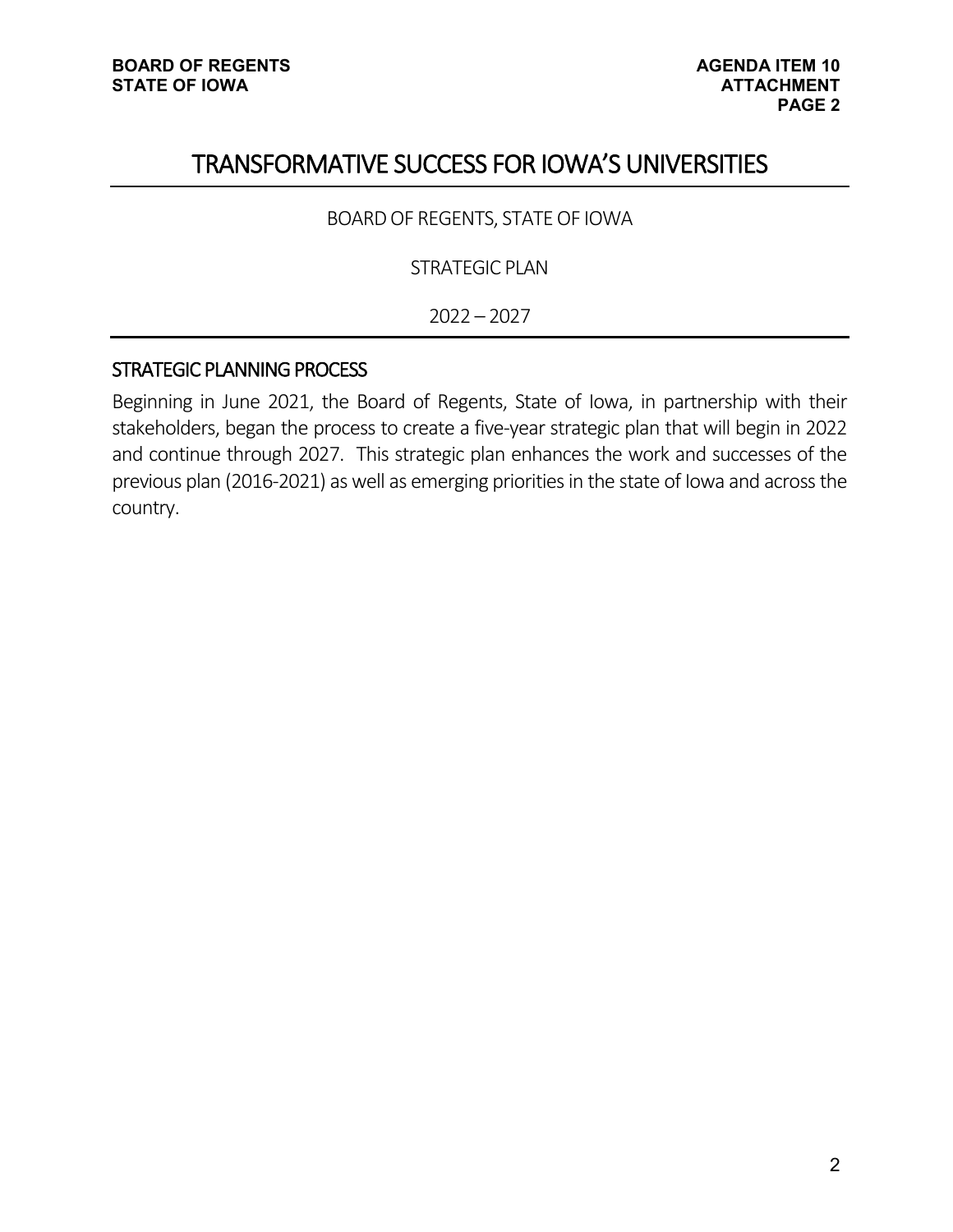## ABOUT THE BOARD OF REGENTS, STATE OF IOWA

In 1909, the Iowa Legislature created the Board of Regents, State of Iowa, to provide governance to the University of Iowa, Iowa State University of Science and Technology, University of Northern Iowa, Iowa School for the Deaf, and Iowa Educational Services of the Blind and Visually Impaired through policy making, oversight, and coordination as outlined in Iowa law.

The Board's members are citizen volunteers appointed by the Governor and confirmed by the Iowa Senate to serve six-year terms. They elect one member to serve as president and another to serve president pro temfor two-year terms. According to Iowa law, one member must be a full-time undergraduate or graduate student at one of the public universities at the time of his or her appointment, and not more than five members can be of the same political party. Gender balance also is required.

The Board meets approximately eight times a year at the public institutions or other locations around the state. The meetings are open to the public except when Iowa's open meeting law allows closed sessions for specific reasons, such as the discussion of personnel matters.

The Board If statutorily authorized by Iowa Code Chapter 262, which states that it is the Board's responsibility to "have and exercise all the powers necessary and convenient for the effective administration of its office and of the institutions under its control."

## The current members of Iowa's Board of Regents include:

| Milt Dakovich                  |
|--------------------------------|
| Nancy Dunkel                   |
| Jim Lindenmayer                |
| Greta Rouse                    |
| Mark Braun, Executive Director |
|                                |

## The Board of Regents provides governance to the following public institutions and their current leadership:

| lowa School for the Deaf and<br>Iowa Educational Services for the Blind and Visually Impaired | Mr. Steven Gettel     | Superintendent   |
|-----------------------------------------------------------------------------------------------|-----------------------|------------------|
| Iowa State University                                                                         | Dr. Wendy Wintersteen | President        |
| University of Iowa                                                                            | Dr. Barbara Wilson    | President        |
| University of Northern Iowa                                                                   | Dr. Mark Nook         | <b>President</b> |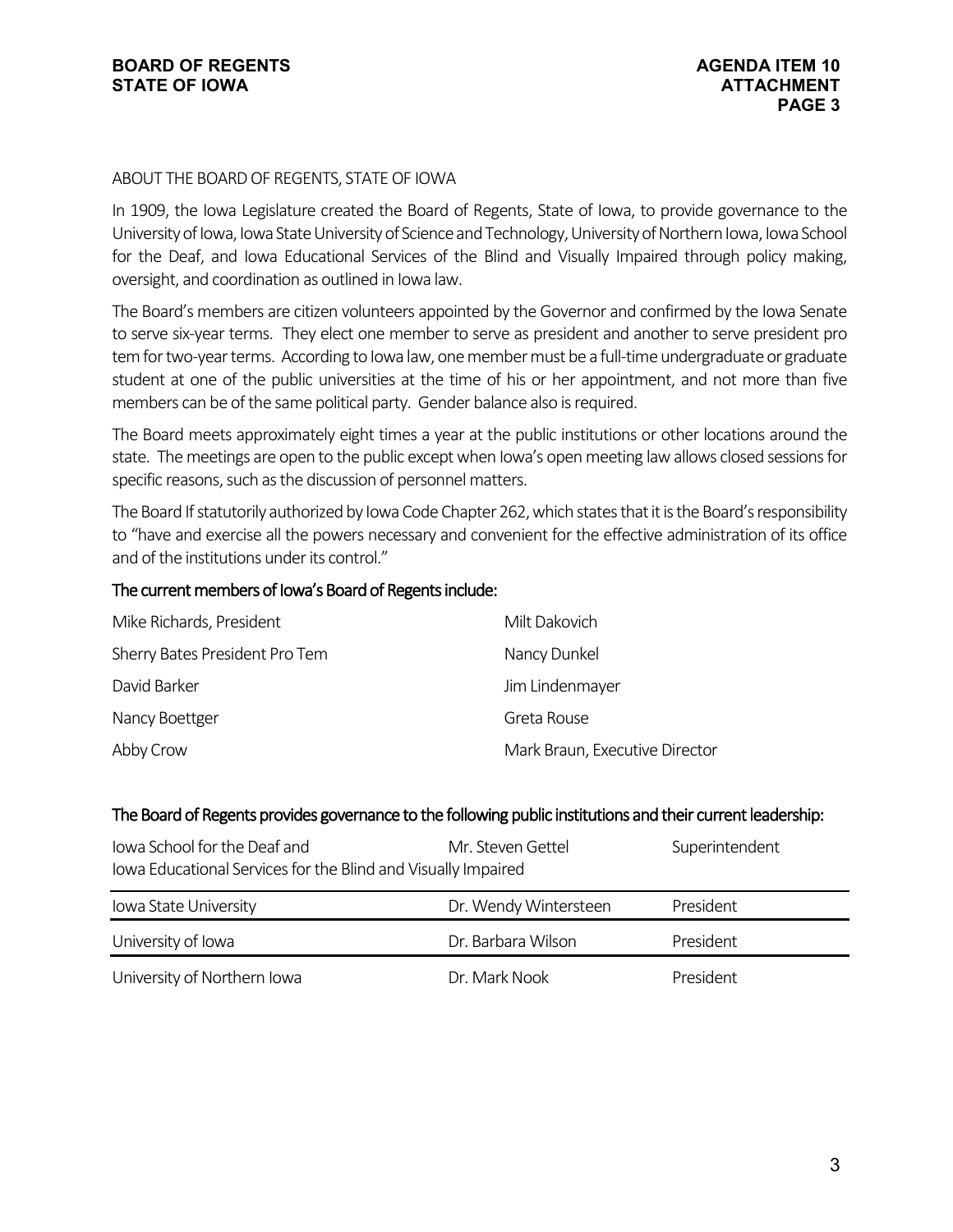# CORE VALUES, MISSION AND VISION

#### Mission Statement

The mission of the Regent institutions is to: Produce and disseminate knowledge Prepare students to make positive contributions to society Serve the state of Iowa to expand opportunities

#### Vision Statement

The Board of Regents will lead an accessible internationally renowned system that provides education, conducts research, and benefits Iowa, the nation and the world.

The Core Values of the Board of Regents and its institutions:

We are Learner Focused: Student Success Quality Academic, Innovative and Creative Engagement Access that is Career Expanding Resilience, Growth Mindedness, and Self-awareness Diverse and Inclusive Experiences Intellectual and Talent Development

We expect Ethical Behavior:

Honesty **Transparency** Public Accountability, Stewardship, and Service Open and Effective Communication Advancement of the Good of Public Education Respect for differences Exercise free speech through civil discourse

We employ Practices for Transformative Growth:

Continuous Improvement

Collaboration

Inclusion

Academic Freedom

Efficiency and Sustainability

Shared Governance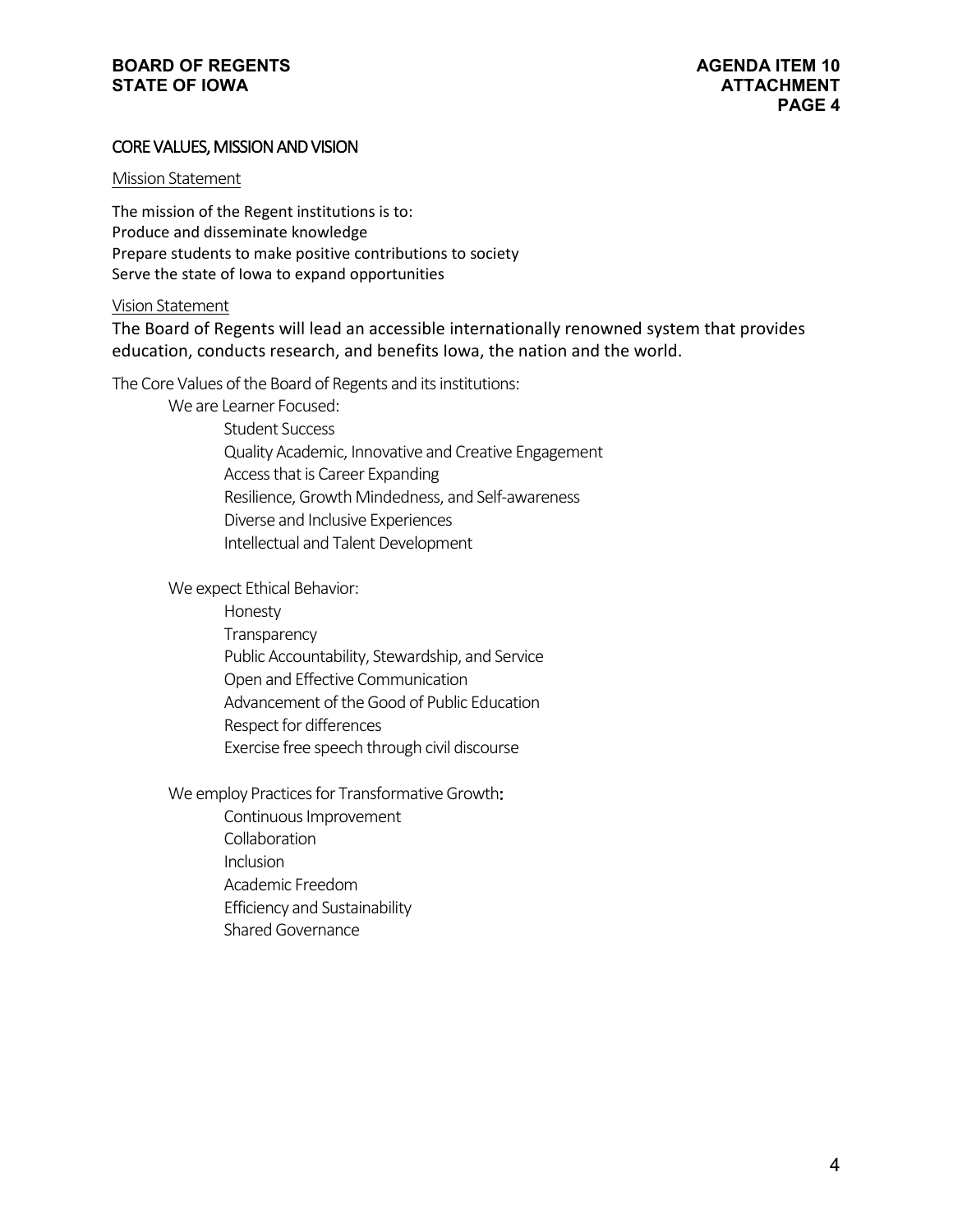The Culture of Growth and Innovation of the Board of Regents and its institutions Empowering the Core Values to cultivate the vision and enact the mission, the Board of Regents advances the following dispositions:

- Leadership shall demonstrate the highest levels of integrity, honesty, ethics and civil discourse in all activities.
- Governance shall demonstrate effective, accountable service to the public through strategic planning, hiring of and delegation to presidents and superintendent, responsible oversight and effective stewardship of resources.
- Passion for learning shall enable individuals to achieve their full potential and to enhance his/her quality of life and career aspirations.
- Respectful interaction among members of diverse backgrounds, culture and beliefs in nurturing environments shall empower critical thinking, free inquiry, open communication and broad participation.
- Academic freedom shall stimulate creativity, inquiry and advancement of knowledge.
- Collaboration and coordination across the Regent Enterprise and with other institutions and organizations, both public and private, shall endeavor to meet the needs of Iowans.
- Recruitment, retention and development activities shall focus on attracting, encouraging and engaging outstanding students, faculty and staff.
- Effective communications shall inform constituents and citizens of the roles, value and impact of the Board and its institutions.
- Maintain and improve the quality of the enterprise as the institutions transform.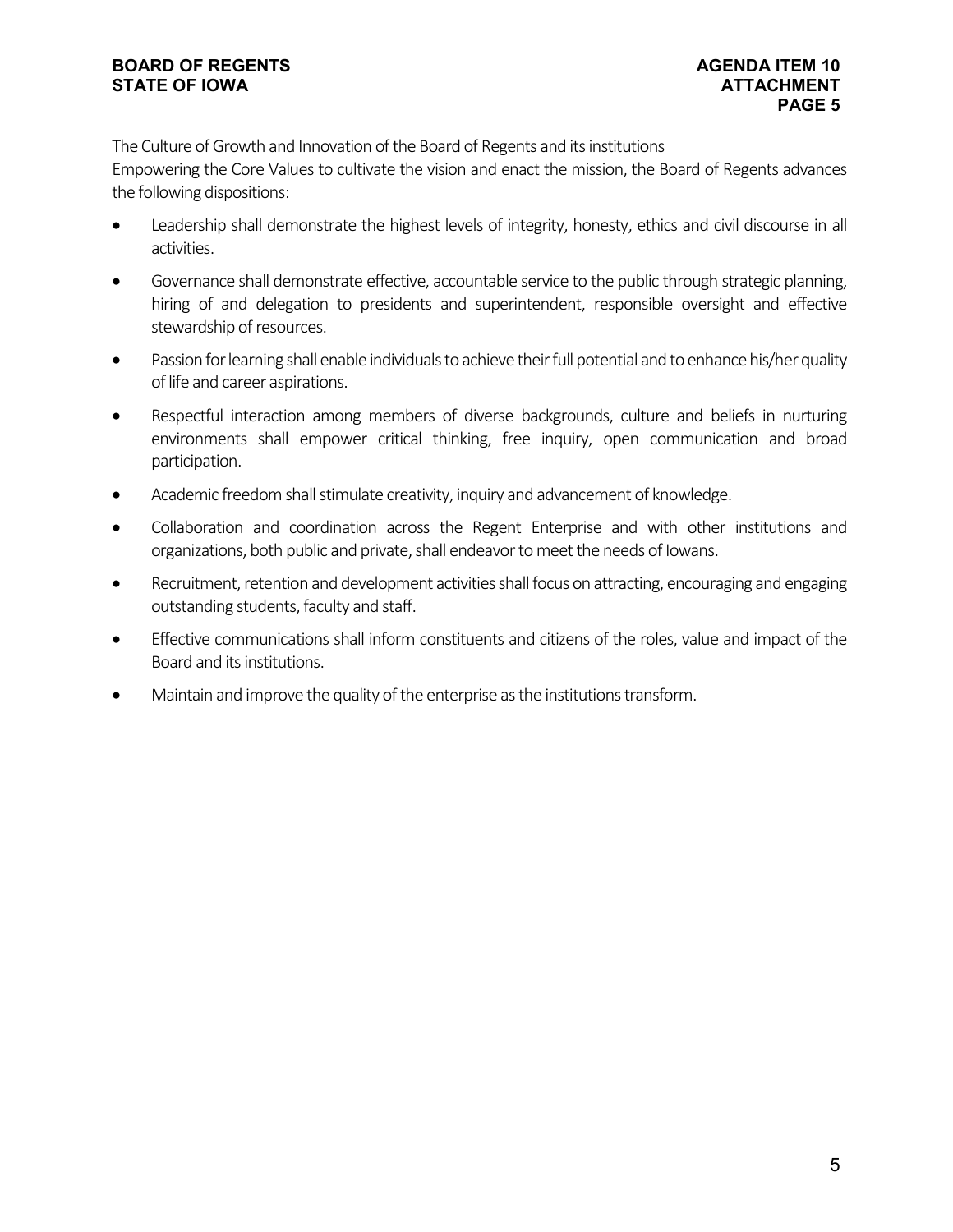## STRATEGIC PRIORITIES

The Board of Regents, in partnership with the Regent institutions, works to build a better future by creating and supporting services, activities, and programs aimed at:

- Student Success and the Academic Experience
- Service to Iowans
- Operational Excellence and Effectiveness
- Stakeholder Engagement

# **PRIORITY ONE: STUDENT SUCCESS AND THE ACADEMIC EXPEREINCE**

Objective [1](#page-5-0).1: The Regent institutions<sup>1</sup> will provide clear pathways for students to enter, move through and complete their education and career goals.

Metrics and Goals:

Each institution's strategic plan shall have goals that support student success, showing growth each academic year. Each campus will set 5-year goals for the key performance indicators below:

- Increase fall-to-fall retention for first year students by 2027;
- Increase four-year and six-year completion rates by 2027;
- Reduce the attainment gap of underrepresented students by 2027;
- Achieve grade level reading and math achievement levels at the Iowa School for the Deaf;
- Increase literacy rate for students served through the Iowa Educational Services for the Blind and Visually Impaired;
- Include employment outcomes of graduates in program reviews;

Institutions may include additional indicators of success and may report on these key performance Indicators in the aggregate, by program, or in other ways that are meaningful for the population it serves.

Objective 1.2: The Board of Regents (BOR) will incorporate strategies for a system that ensures the accessibility and affordability of higher education at the Regent universities.<sup>[2](#page-5-1)</sup>

Metrics and Goals

<span id="page-5-0"></span> <sup>1</sup> Regent Institutions include the Iowa School for the Deaf and Iowa Educational Services for the Blind and Visually Impaired, Iowa State University, University of Iowa and the University of Northern Iowa.

<span id="page-5-1"></span><sup>2</sup> Regent Universities include Iowa State University, University of Iowa and the University of Northern Iowa.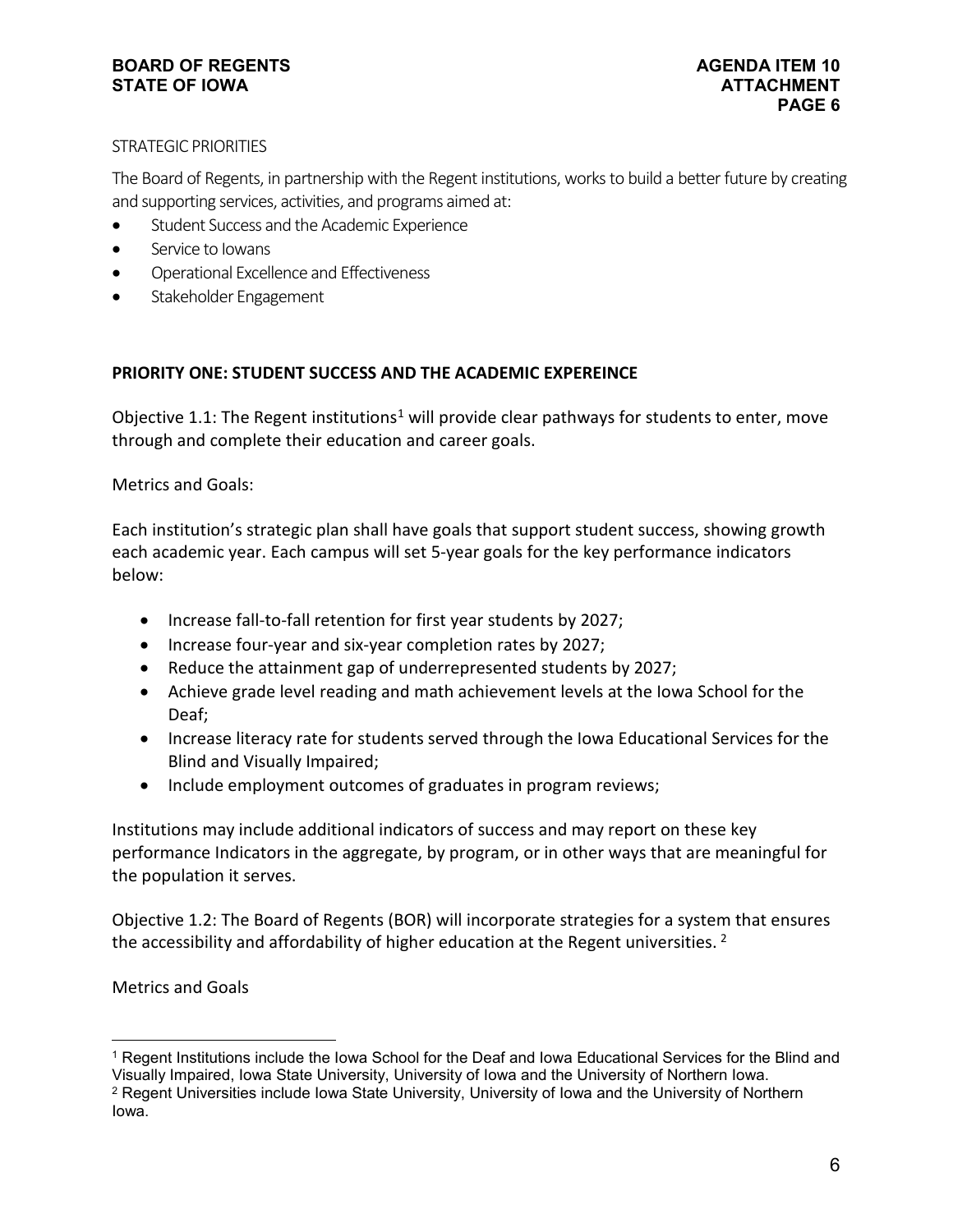- Regent universities will set 5-year goals to increase merit and need-based philanthropic scholarship support by 2027.
- Regent universities will work to reduce the average amount of debt that undergraduate students have upon graduation.
- Regent universities will further streamline the access and curricular articulation with high school and community college programs for the purpose of high-quality clear pathways for accelerated learning.
- The BOR will advocate and increase state appropriations and resources to support Regent institutions.
- The BOR will educate the public about the true cost of education and the value to Iowans brought by Regent universities.

Objective 1.3: The Regent institutions will further advance onboarding, curricular, co-curricular and extra-curricular experiences that align to and empower undergraduate students to meet their educational and career goals.

# Metrics and Goals:

Each campus will further enhance existing opportunities, including but not limited to, research, internships, service learning, study abroad, student clubs/organizations, etc.

- Each university will expand onboarding programs for incoming students, with a particular focus on first generation, underrepresented and non-traditional students.
- Maintain institutional Higher Learning Commission accreditation, including providing evidence of program outcomes, as well as maintain accreditations of colleges and degrees as appropriate, seek accreditation of new programs, conduct Board of Regents-program reviews, and report out to the Board of Regents on these external evaluations;
- Identify additional work-based and experiential learning opportunities for students.

Objective 1.4: The Regent institutions will increase accessibility to high quality academic offerings utilizing online and distance to facilitate student learning and access to certificates and degrees.

Metrics and Goals:

Each institution shall:

• Set 5-year goals to expand online programs in areas that are consistent with campus expertise and market demands, and that will enhance opportunities as well as target underserved populations and industries.

Metrics: Collaborate on an overall strategy for the institutions including but not limited to: Program and course enrollments, and number of students successfully completing courses.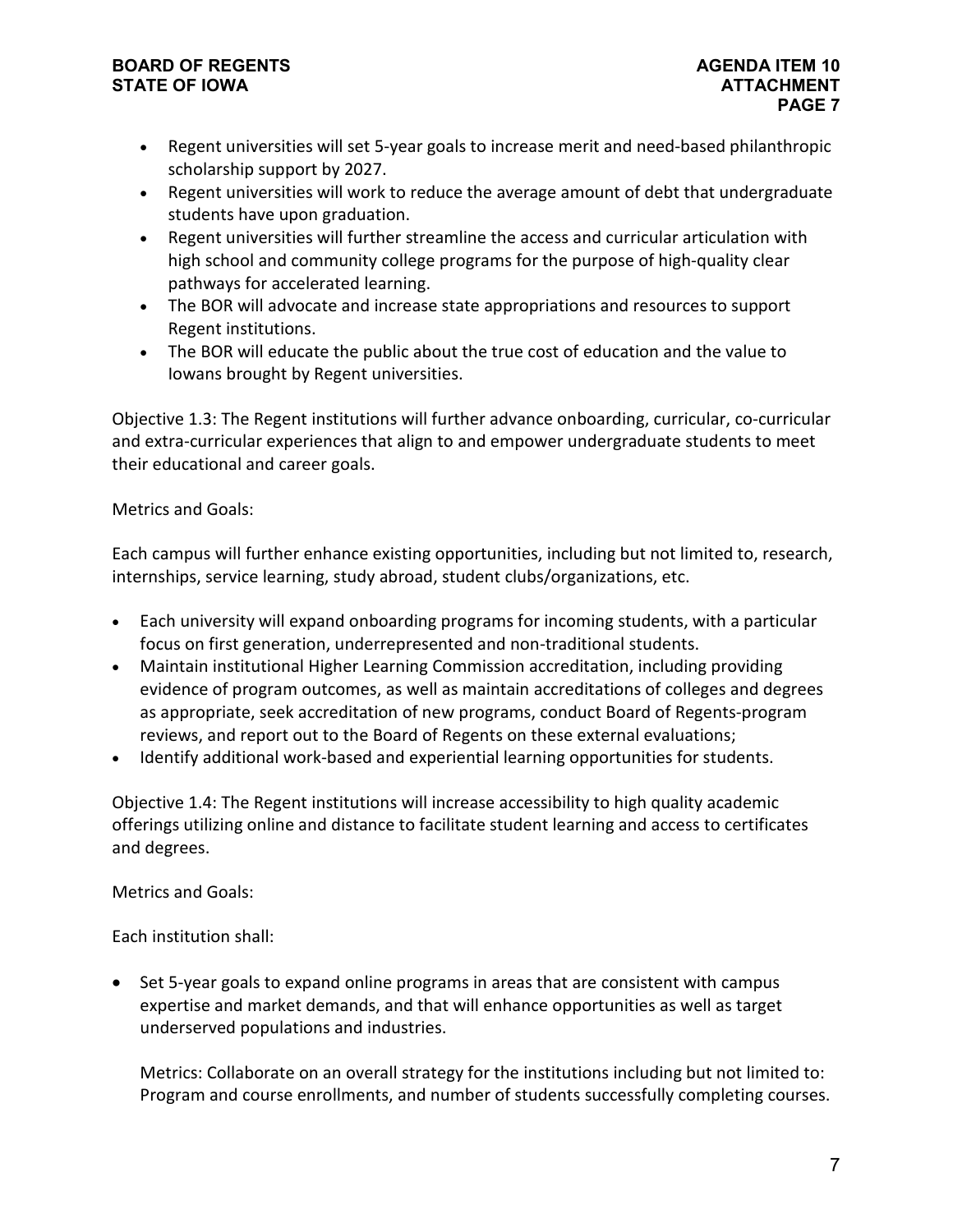• Design a pilot general education course sharing opportunity for students at one institution to take online courses from the other two universities, evaluate the results and evaluate adding additional opportunities.

Metrics: Quantitative and qualitative data on student outcomes and institutional efficiency.

# **PRIORITY TWO: SERVICE TO IOWANS**

Objective 2.1: The Regent institutions will serve the state by delivering opportunities for Iowans to engage in lifelong learning, participate in Extension and outreach programs, benefit from health care services and experience the arts and other creative activities that enhance their quality of life.

Metrics and Goals:

- Each institution shall create and track metrics that showcase the impact of its programming on Iowans across the state.
- Increase the existing service efforts to provide opportunities for underserved populations.

Objective 2.2: The University of Iowa Hospitals and Clinics will work to have capacity to serve Iowans.

Metrics and Goals:

UIHC will identify the capacity constraints one their current facilities and identify and implement capital initiatives to increase capacity by 10 percent.

Objective 2.3: The Regent universities will build strategic collaborations among universities, Iowa industries and the State of Iowa to foster opportunities for innovation and economic development.

Metrics and Goals:

Each institution annually shall report on partnership and/or collaboration activities. This includes both quantitative and qualitative metrics that demonstrate the impact of these activities.

Objective 2.4: The Regent institutions will educate students to support changing workforce and evolving economic needs.

Metrics and Goals: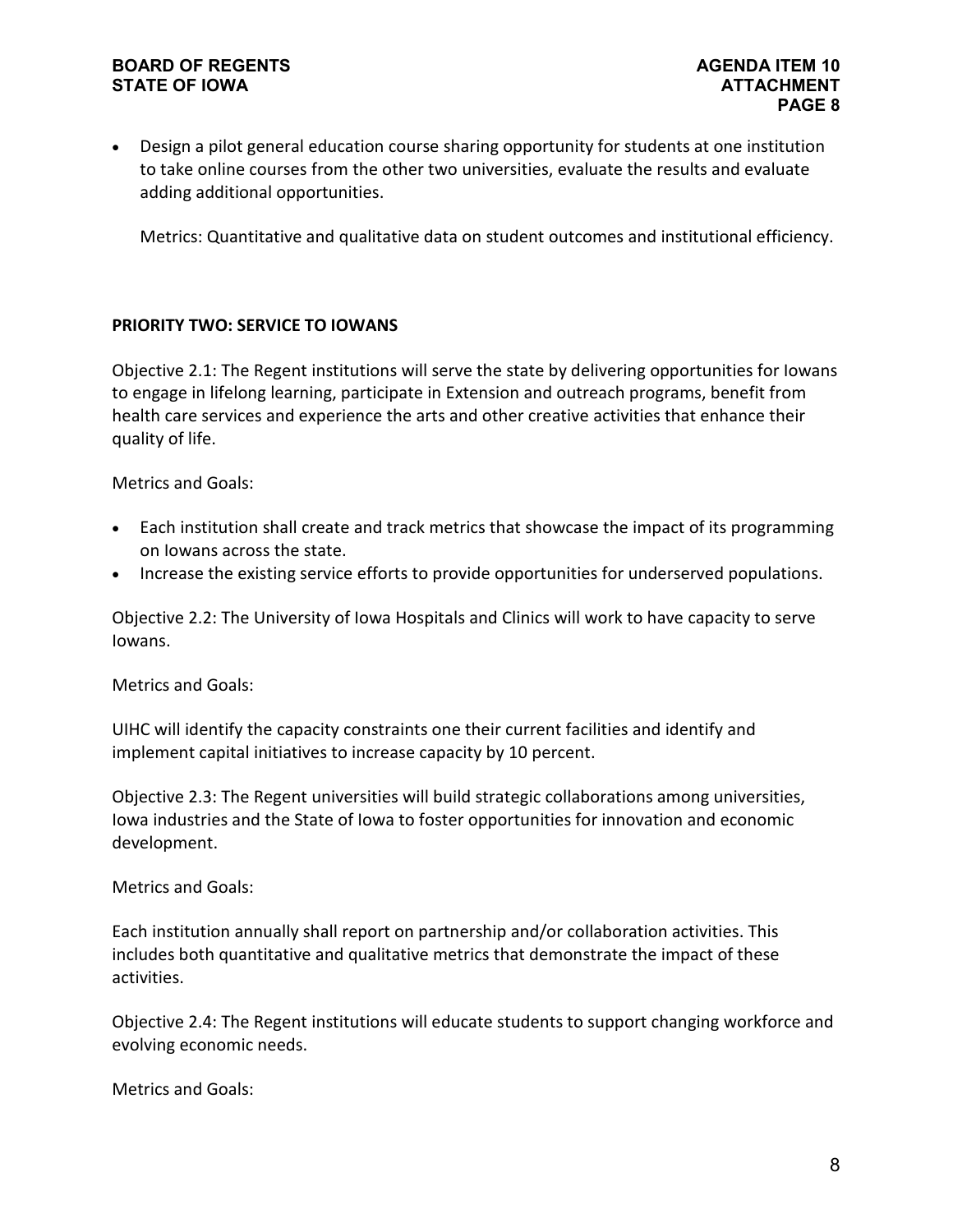Each institution shall ensure that it is providing opportunities for its students to meet evolving workforce needs for Iowa to compete in a global society.

• Universities will update and create new degree programs based on academic expertise, workforce needs, state and national data and feedback from industry advisory councils and company recruiters.

Objective 2.5 Economic Development and Research

# Metrics and Goals

- Each university will set a 5-year goal to increase research funding.
- Annually, each university will report on intellectual property created.

Each university will identify additional areas of support and opportunity to support the conversion of the intellectual property created into Iowa-based businesses.

## **PRIORITY THREE: OPERATIONAL EXCELLENCE AND EFFECTIVENESS**

Objective 3.1: The Regent institutions will continue to seek, implement and strengthen operational efficiencies and effectiveness.

Metrics and Goals:

The BOR and Regent institutions shall collaborate to ensure a productive culture of efficiency and effectiveness with annual improvements. Activities will include:

- Optimizing administrative activities through consolidation and restructuring.
- Expanding the shared services functions to increase efficiency.
- Monitoring and evaluating the effect and impact of efficiency efforts and adjusting processes as necessary.

Each Regent institution will report annually activities and improvements in each area and its progress toward the goal.

Objective 3.2: The Regent universities will maximize physical and technological infrastructures to advance teaching, research, and engagement.

Metrics and Goals:

The Regent universities shall optimally utilize infrastructures. Activities will include, but not limited to: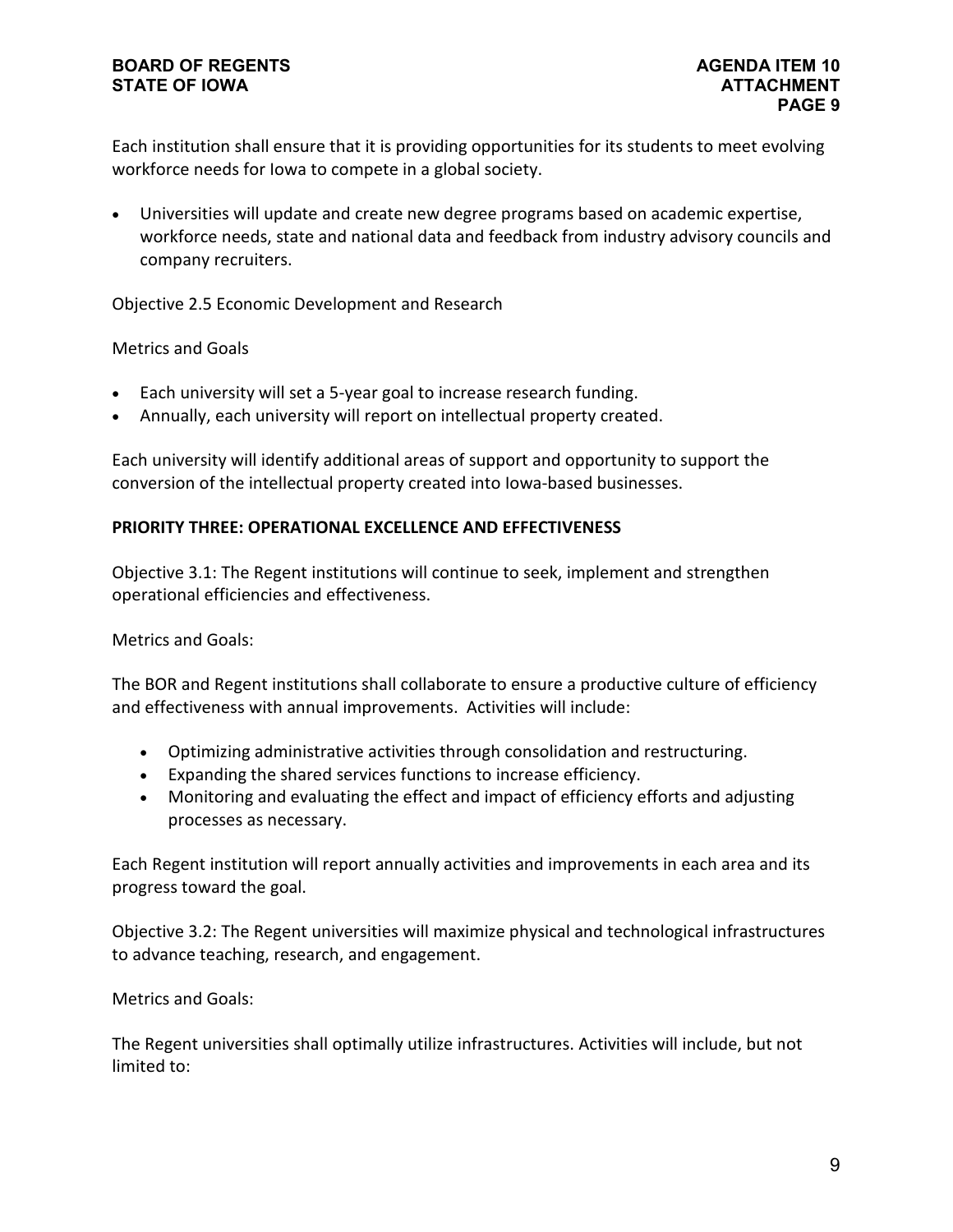- Increasing the utilization of existing capital facilities.
- Collaborating when possible on the purchase and use of research-based technology for the institutions.
- Consolidating multiple technology licenses into system-wide licenses to reduce license duplication by 2027.
- Ensure each institution has the technology platform and capacity to enhance on-line learning.

Each Regent institution will report on activities and progress toward these goals.

Objective 3.3: The Regent institutions shall advance capital and operational forecasting and predictability for maximum resource utilization.

# Metrics and Goals:

The Regent institutions shall maximize the utilization of existing physical structures and facility and infrastructure 10-year plans to ensure optimum utilization. Activities will include, but not limited to:

- Annually updating a comprehensive 10-year master capital plan of planned projects in sequential order enabling a balanced plan for implementation.
- Creating a financial map of the master capital plan including all obligations and investments as well as donor opportunities.
- Identifying and implementing new alternative funding sources, including but not limited to public-private partnerships and recognizing existing sources as potential bridges or launching points for new funding.

Each Regent institution will report on activities and progress toward these goals annually.

Objective 3.4: The BOR and Regent institutions shall develop and enhance the human capital at each of the Regent institutions.

- Continue to strengthen our workforce by providing career support and development
- Enhance the institutional efforts to have the workforce be more reflective of the student body
- Encourage additional recruitment and retention of world-class faculty and staff